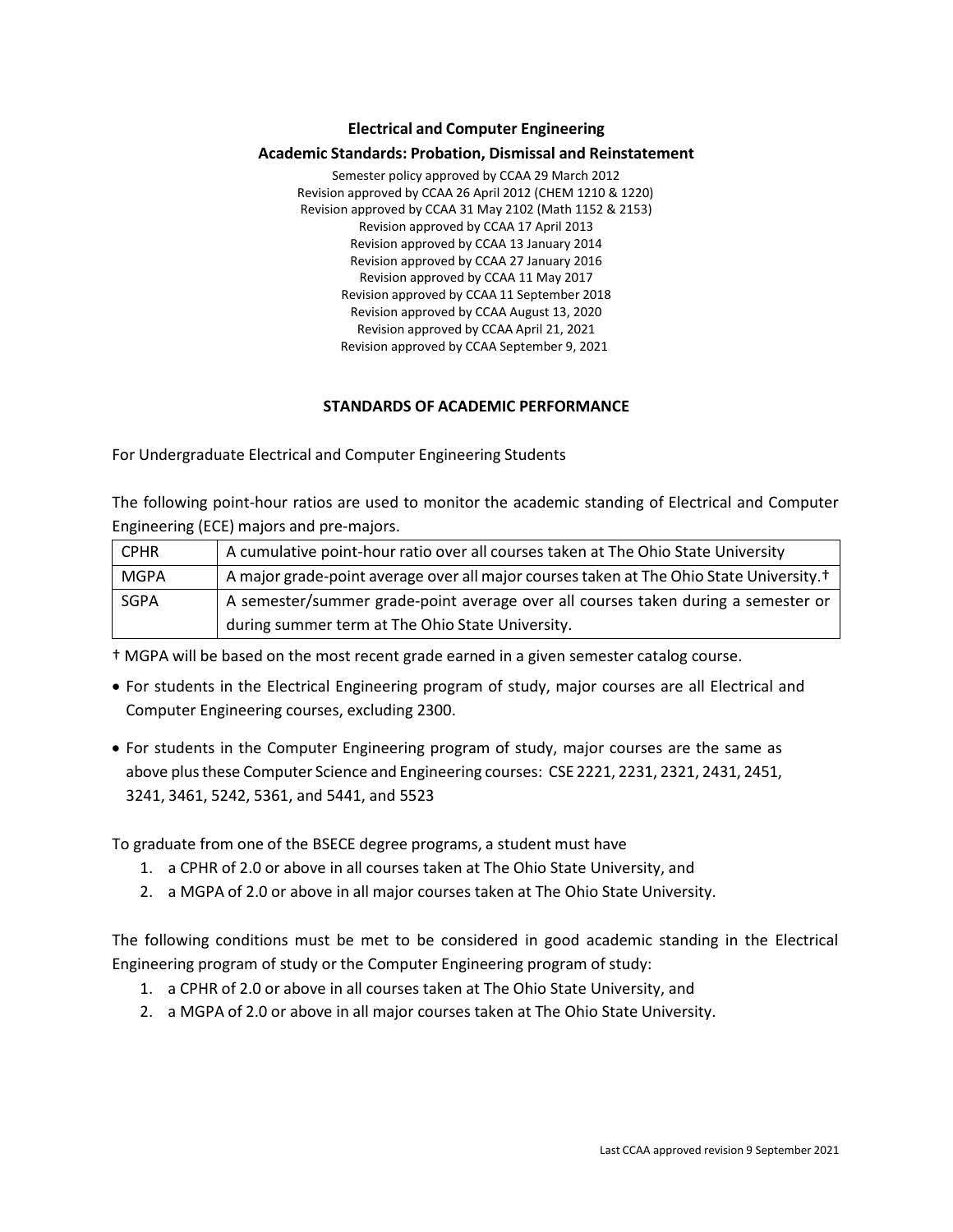Electrical and Computer Engineering has three forms of SAP:

- 1. SAP for Grades
- 2. SAP for Lack of Progress, and
- 3. SAP after Reinstatement

The remainder of the Special Action Probation policy for the Electrical and Computer Engineering undergraduate programs is described in two sections. Section 1 is the SAP policy for students in the ECE major. Section 2 covers additional points.

# **Section 1 - Special Action Probation (SAP) for ECE Majors**

**SAP FOR GRADES** - *Students can be placed on SAP for failure to meet the conditions to be considered in good academic standing.*

- A. Conditions for **Going** on SAP for Grades (for major students)
	- 1. An ECE major student with CPHR < 2.0 is placed on SAP for Grades. This student will also be on University Academic Probation by Special Action, (see University Rule 3335-9-25B).
	- 2. An ECE major student who has any major courses taken at OSU on his or her transcript is placed on SAP for Grades if his or her MGPA is <2.0.
- B. Conditions for **Returning** to Good Standing (for major students)
	- 1. If the student achieves CPHR ≥ 2.0 and MGPA ≥ 2.0, without withdrawing from or receiving an incomplete for any course (no "W" or "I" marks), he or she will be returned to good standing.
	- 2. If a student achieved CPHR ≥ 2.0 and MGPA ≥ 2.0 but also earned "W" or "I" marks, even with the permission of his or her academic advisor, he or she will be issued a letter of concern to recommend that the student meet with an advisor.

## C. Conditions of **Continuing** on SAP for Grades (for major students)

Students placed on SAP for Grades will be given terms of probation. For major students the terms typically are

- 1. improve the CGPA (change in CGPA must be positive) if the CPHR was< 2.0;
- 2. take at least one major course and improve the MGPA (change in MGPA must be positive) if MGPA < 2.0. N.b. If a student's next enrollment is during summer term and a major course appropriate to the student's program is not available, the student may be exempted from this requirement for that term, with permission of his or her academic advisor. In such a case the student must earn a SGPA  $\geq 2.0$ :
- 3. receive no "W" of "I" marks without permission of an ECE academic advisor; and
- 4. meet with his or her academic advisor by the end of the first week of classes and as additionally specified.

If the student has met the terms of probation but has not met the conditionsfor leaving SAP and returning to good standing, he or she will be continued on SAP.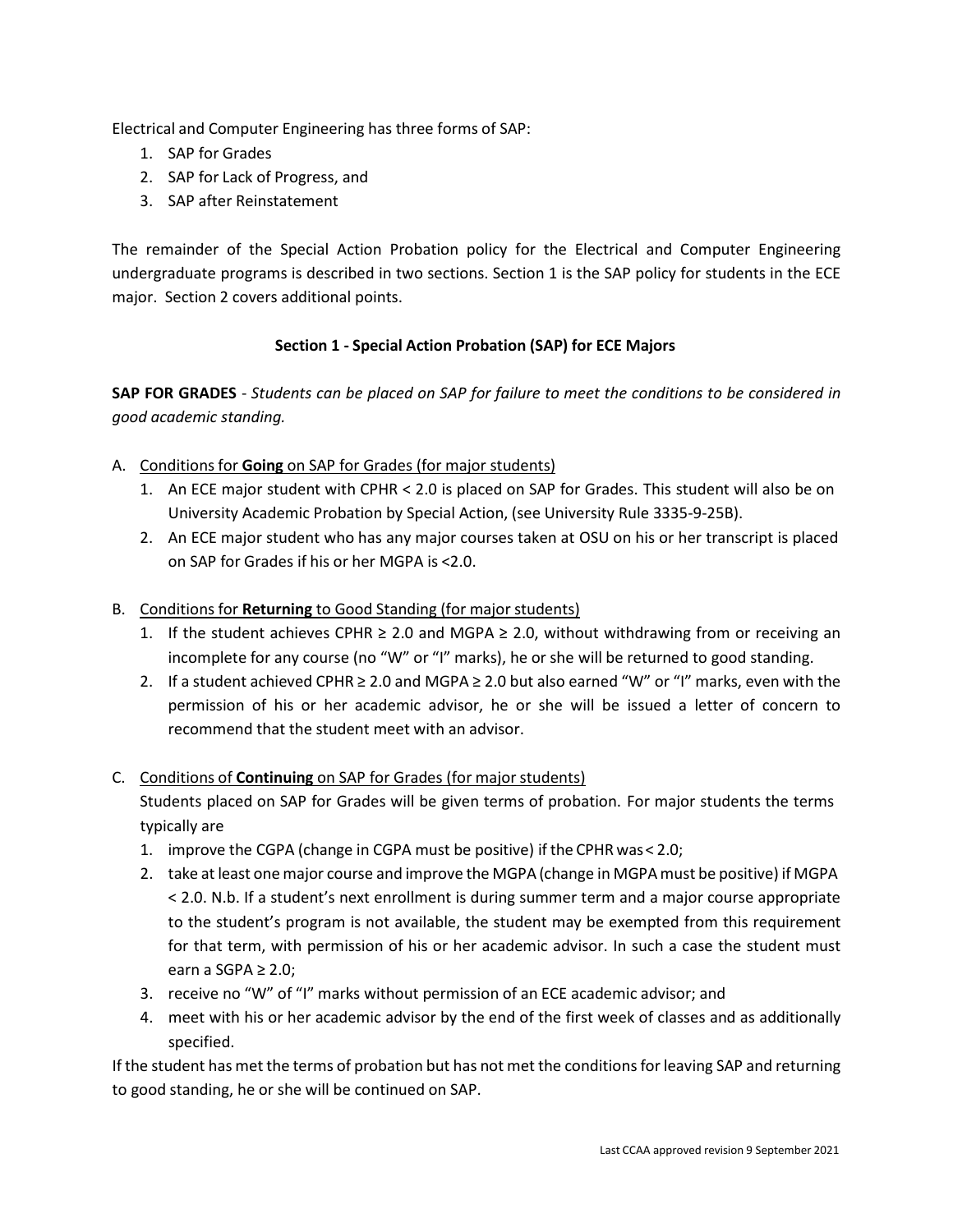- D. Conditions for Department Dismissal Students who do not meet the terms of probation will be dismissed from the Department of Electrical and Computer Engineering.
- E. Conditions for College Dismissal:

Major students who are dismissed from the Department of Electrical and Computer Engineering with a CPHR of less than 2.0 are also subject to dismissal from the College of Engineering.

**SAP FOR LACK OF PROGRESS (LOP) for Majors** - *Students can be put on SAP for failure to make progress towards a degree in Electrical and Computer Engineering.*

# A. Conditions for **Going on** SAP for LOP (for majorstudents):

Multiple "W" or "I" marks that prevent the student from making progress in the Electrical Engineering curriculum or Computer Engineering curriculum

Students placed on SAP for Lack of Progress will be given terms of probation. Formajorstudents the terms typically are

- 1. earn grades to maintain CPHR and MGPA at  $\geq 2.0$ ;
- 2. not withdraw from or receive an incomplete for a course ("W" of "I" marks); and
- 3. meet with an academic advisor by the end ofthe first week of classes and as additionally specified.
- B. Conditions for **Returning** to Good Standing (for major students)

Students will be removed from SAP for Lack of Progress and be in good academic standing if they

- 1. complete a semester or summer session that includes courses in Electrical Engineering or Computer Engineering curriculum without receiving any "W" or "I" marks;
- 2. have at least a 2.0 CPHR and MGPA; and
- 3. meet any specific terms cited in letter of probation.
- C. Conditions for **Continuing** on SAP after SAP for Lack of Progress (for majorstudents): Students on SAP for Lack of Progress who complete a semester or summer session without receiving any W or I marks, but do not have at least a 2.0 CPHR and MGPA will be continued on SAP, but switched to SAP for Grades. If there are (rare) extenuating circumstances accounting for a "W" or "I" grade while on SAP for Lack of Progress, a student may, at the discretion of the advisor(s), be continued on SAP for Lack of Progress.
- D. Conditions for **Department Dismissal**: Students on SAP for Lack of Progress will be dismissed from the Department of Electrical and Computer Engineering if they do not meet the terms required to continue on SAP or to return to good standing.
- E. Conditions for **College Dismissal:** Major students on SAP for Lack of Progress who are dismissed from the Department of Electrical and Computer Engineering are also subject to dismissal from the College of Engineering if their CPHR is less than 2.0, or if they did not take technical courses applicable to other engineering majors.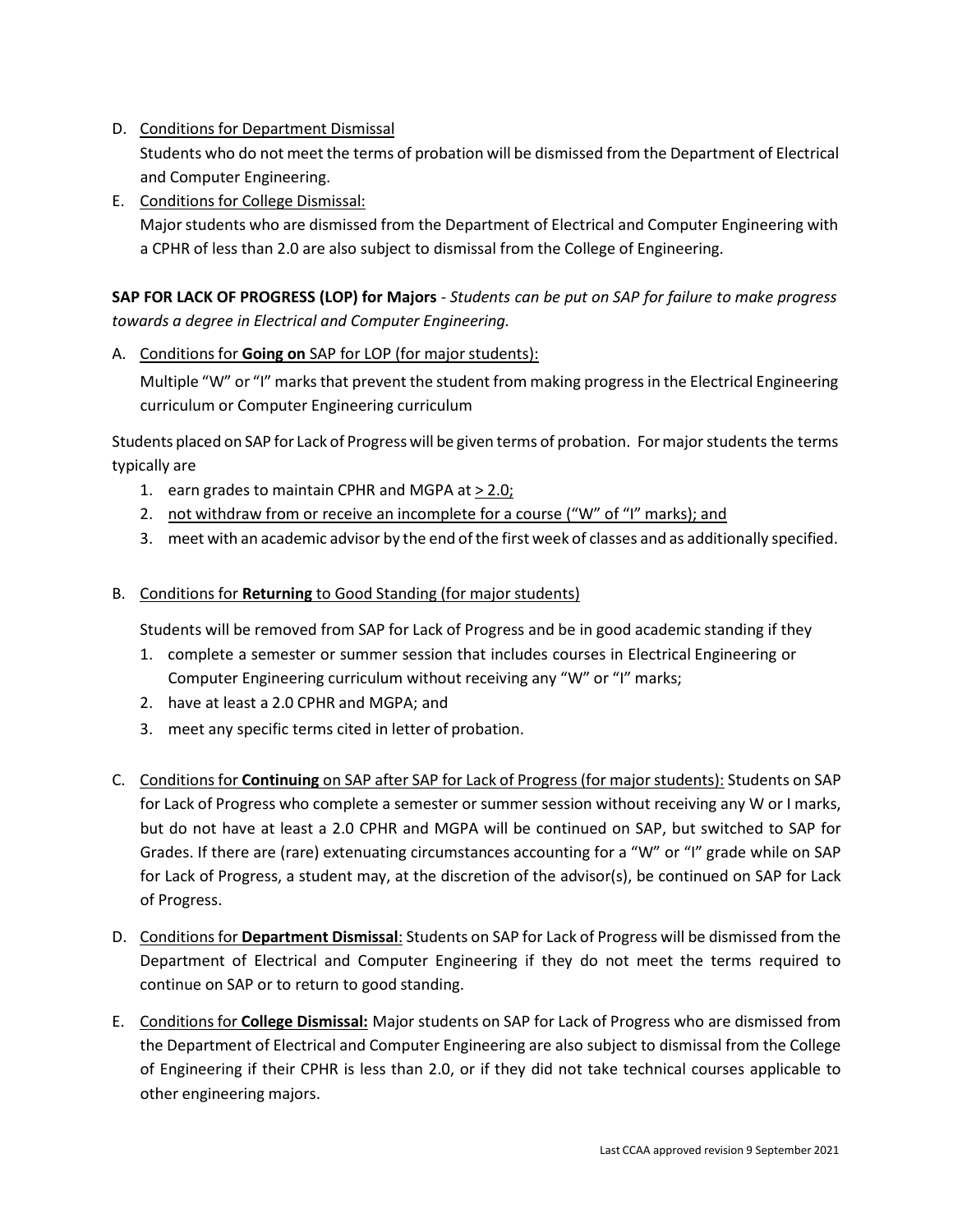**SAP AFTER REINSTATEMENT** - *All students (pre-major and major) who are reinstated to the Department of Electrical and Computer Engineering are automatically placed on SAP for their next semester or summer term of enrollment.*

- A. Conditions for **Returning** to Good Standing:
	- 1. If the student achieves CPHR ≥ 2.0 and MGPA ≥ 2.0, without withdrawing from or receiving an incomplete for any course (no "W" or "I" marks), he orshe will be returned to good standing.
	- 2. If a student achieved CPHR  $\geq 2.0$  and MGPA  $\geq 2.0$  but also earned "W" or I" marks, even with the permission of his or her academic advisor, he or she will be issued a letter of concern encouraging them to meet with an advisor to address the situation.
- B. Conditions for **Continuing** on SAP (for major students after reinstatement): Students placed on SAP after reinstatement will be given terms of probation. For major students the terms typically are
	- 1. follow a prescribed schedule of courses and possible restriction on work hours;
	- 2. increase in the CPHR (positive change) if the CPHR is <2.0;
	- 3. take at least one major course **for an MGPA that is <2.0 and** improve the MGPA (positive change). N.b. If a student's next enrollment is during summer term and a major course appropriate to the student's program is not available, the student may be exempted from this requirement for that term, with permission of his or her academic advisor. In such a case, the student must earn a SGPA ≥ 2.0 but would be continued on SAP for grades.
	- 4. to receive no "W" of "I" marks without permission of an ECE academic advisor; and
	- 5. to meet with his or her academic advisor by the end of the first week of classes and as additionally specified.

If the student has met the terms of probation but has not met the conditionsfor leaving SAP and returning to good standing, he or she will be continued on SAP for Grades.

- C. Conditions for Department Dismissal If the student does not meet the terms of probation he or she will be dismissed from the Department of Electrical and Computer Engineering.
- D. Conditions for College Dismissal Major students who are dismissed from the Department of Electrical and Computer Engineering with a CPHR of less than 2.0 are also subject to dismissal from the College of Engineering.

## **Section II Other Issues**

## **Appeal of ASAP Subcommittee Actions**

Students should first consult with an academic advisor to discuss the detailed basis for the ASAP Subcommittee's action. The academic advisor in consultation with the chair of the ECE Associate Chair for Instruction will determine whether new information is available that would change the Department's